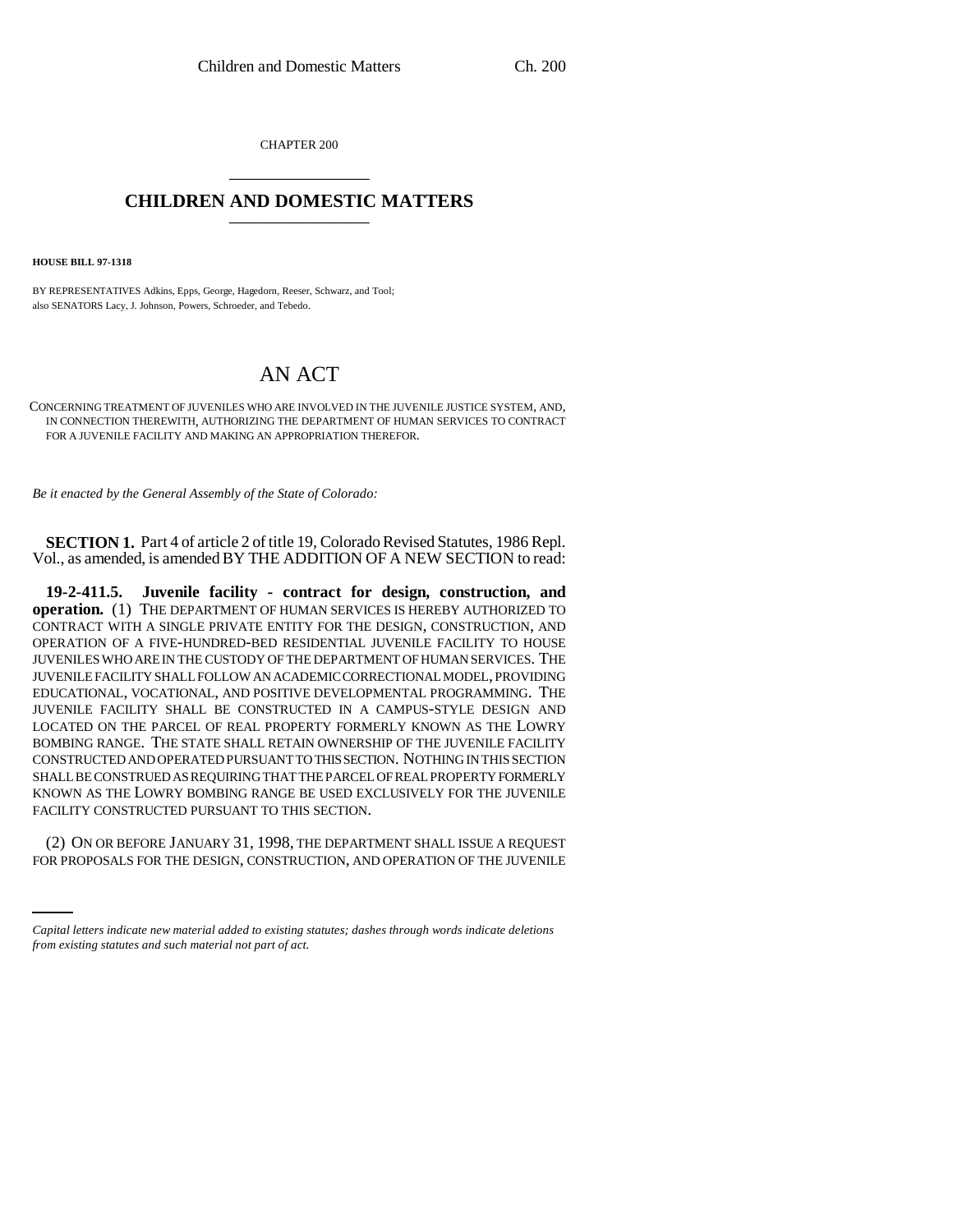## Ch. 200 Children and Domestic Matters

FACILITY. THE EXECUTIVE DIRECTOR OF THE DEPARTMENT OF HUMAN SERVICES SHALL ESTABLISH THE TIME AND MANNER FOR SUBMITTING PROPOSALS AND SHALL SELECT A CONTRACTOR ON OR BEFORE JUNE 1, 1998. IN CHOOSING A CONTRACTOR, THE EXECUTIVE DIRECTOR OF THE DEPARTMENT OF HUMAN SERVICES SHALL ENSURE THAT THE CONTRACTOR AND THE CONTRACT MEET THE FOLLOWING REQUIREMENTS:

(a) THE EXECUTIVE DIRECTOR OF THE DEPARTMENT OF HUMAN SERVICES SHALL SELECT THE LOWEST RESPONSIBLE BID BY THE CONTRACTOR MOST QUALIFIED TO OPERATE THE JUVENILE FACILITY ON AN ACADEMIC CORRECTIONAL MODEL, SUBJECT TO AVAILABLE APPROPRIATIONS. PRIOR TO FINAL SELECTION, THE EXECUTIVE DIRECTOR SHALL CONFIRM THAT THE CONTRACTOR HAS THE QUALIFICATIONS, EXPERIENCE, AND MANAGEMENT PERSONNEL NECESSARY TO CARRY OUT THE TERMS OF THE CONTRACT.

(b) THE CONTRACTOR SHALL AGREE TO INDEMNIFY THE STATE AND THE DEPARTMENT OF HUMAN SERVICES, INCLUDING THEIR OFFICIALS AND AGENTS, AGAINST ANY AND ALL LIABILITY INCLUDING BUT NOT LIMITED TO ANY CIVIL RIGHTS CLAIMS. THE DEPARTMENT OF HUMAN SERVICES SHALL REQUIRE PROOF OF SATISFACTORY INSURANCE, THE AMOUNT OF WHICH SHALL BE DETERMINED BY THE DEPARTMENT OF HUMAN SERVICES FOLLOWING CONSULTATION WITH THE DIVISION OF INSURANCE IN THE DEPARTMENT OF REGULATORY AGENCIES.

(c) THE PROPOSED JUVENILE FACILITY AND THE MANAGEMENT PLAN FOR JUVENILES HOUSED AT THE FACILITY SHALL MEET THE REQUIREMENTS OF APPLICABLE COURT ORDERS AND STATE LAW.

(d) THE CONTRACTOR SHALL BE RESPONSIBLE FOR A RANGE OF DENTAL, MEDICAL, AND PSYCHOLOGICAL SERVICES AND DIET, EDUCATION, AND WORK PROGRAMS AT LEAST EQUAL TO THOSE SERVICES AND PROGRAMS PROVIDED BY THE DEPARTMENT OF HUMAN SERVICES AT COMPARABLE STATE JUVENILE FACILITIES. THE WORK AND EDUCATION PROGRAMS SHALL BE DESIGNED TO REDUCE RECIDIVISM.

(e) THE DEPARTMENT OF HUMAN SERVICES SHALL MONITOR THE JUVENILE FACILITY, AND THE CONTRACTOR SHALL BEAR THE COSTS OF MONITORING.

(3) UPON COMPLETION OF THE CONSTRUCTION OF THE JUVENILE FACILITY CONTRACTED FOR PURSUANT TO THIS SECTION, THE CONTRACT FOR OPERATION OF THE FACILITY SHALL BE SUBJECT TO ANNUAL RENEWAL. THE INITIAL CONTRACT FOR DESIGN, CONSTRUCTION, AND OPERATION OF THE JUVENILE FACILITY AND SUBSEQUENT CONTRACTS FOR OPERATION OF THE JUVENILE FACILITY ENTERED INTO PURSUANT TO THIS SECTION SHALL SPECIFY THE RESPONSIBILITIES TO BE RETAINED BY THE DEPARTMENT OF HUMAN SERVICES WITH REGARD TO JUVENILES HOUSED AT THE JUVENILE FACILITY AND THE RESPONSIBILITIES TO BE EXERCISED BY THE CONTRACTOR.

(4) THE CONTRACTOR SHALL REQUIRE APPLICANTS FOR EMPLOYMENT AT THE JUVENILE FACILITY TO SUBMIT A SET OF FINGERPRINTS TO THE COLORADO BUREAU OF INVESTIGATION FOR A CRIMINAL BACKGROUND CHECK, AND THE COLORADO BUREAU OF INVESTIGATION MAY ACCEPT SUCH FINGERPRINTS. FOR THE PURPOSE OF CONDUCTING BACKGROUND CHECKS, TO THE EXTENT AUTHORIZED BY FEDERAL LAW, THE COLORADO BUREAU OF INVESTIGATION MAY EXCHANGE WITH THE DEPARTMENT